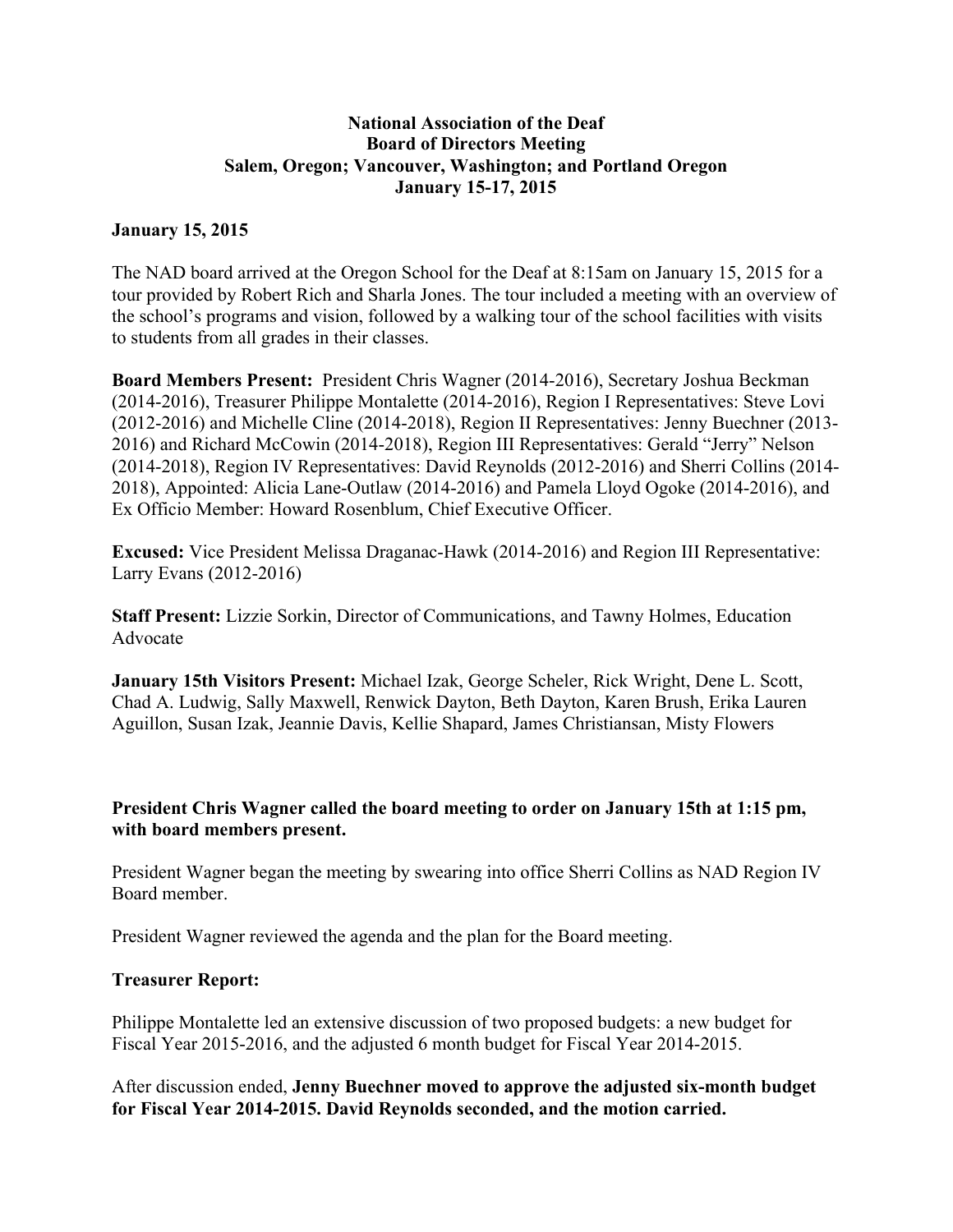## **Jenny Buechner moved to approve the Fiscal Year 2015-2016 budget. Michelle Cline seconded, and the motion carried.**

Philippe Montalette discussed his findings on the  $501(c)(3)$  status for each state association.

In addition, Philippe Montalette discussed the board's duty to meet its fundraising goals.

## **President report- Chris Wagner**

Recognized and thanked OAD President Chad Ludwig and OAD for handling all logistics and event planning for the NAD board meetings and events in Oregon/Washington.

Representation at Events:

- Presented at MERGE Tampa Bay
- Presented at the National Deaf Student Leadership Conference at CSUN
- Attended CSUN 50th Anniversary Gala
- Represented NAD at NAD Open House
- Participated in Dancing with the Deaf Stars

Involvement in Meetings

- NAD Executive Board Meetings
- NAD Past Presidents Council Meetings
- NAD / RID Certification Committee Meetings
- Region Meetings
- Meeting with James Tucker, CEASD
- President, conducted meeting of Council on Education for the Deaf (CED)
- Participated in NAD Finance Committee Meetings
- Participated in RID Board of Directors Meeting
- Meeting with Tom Galey, Director of Chestnut Lane
- Meeting with Dawn Whitcher and Melvin Walker (RID)

Current Focus

- NAD-RID Certification Committee's recommendations for new NIC Testing System
- Council on Education for the Deaf Sustainability
- Past Presidents Council Role and Responsibilities
- Appointment of President Emeritus
- CEASD / Child First Campaign
- World Federation of the Deaf Congress
- Deaf Seniors of America Gertie Galloway Memorial
- Fundraising Opportunities for NAD
- 2015 State Association Conferences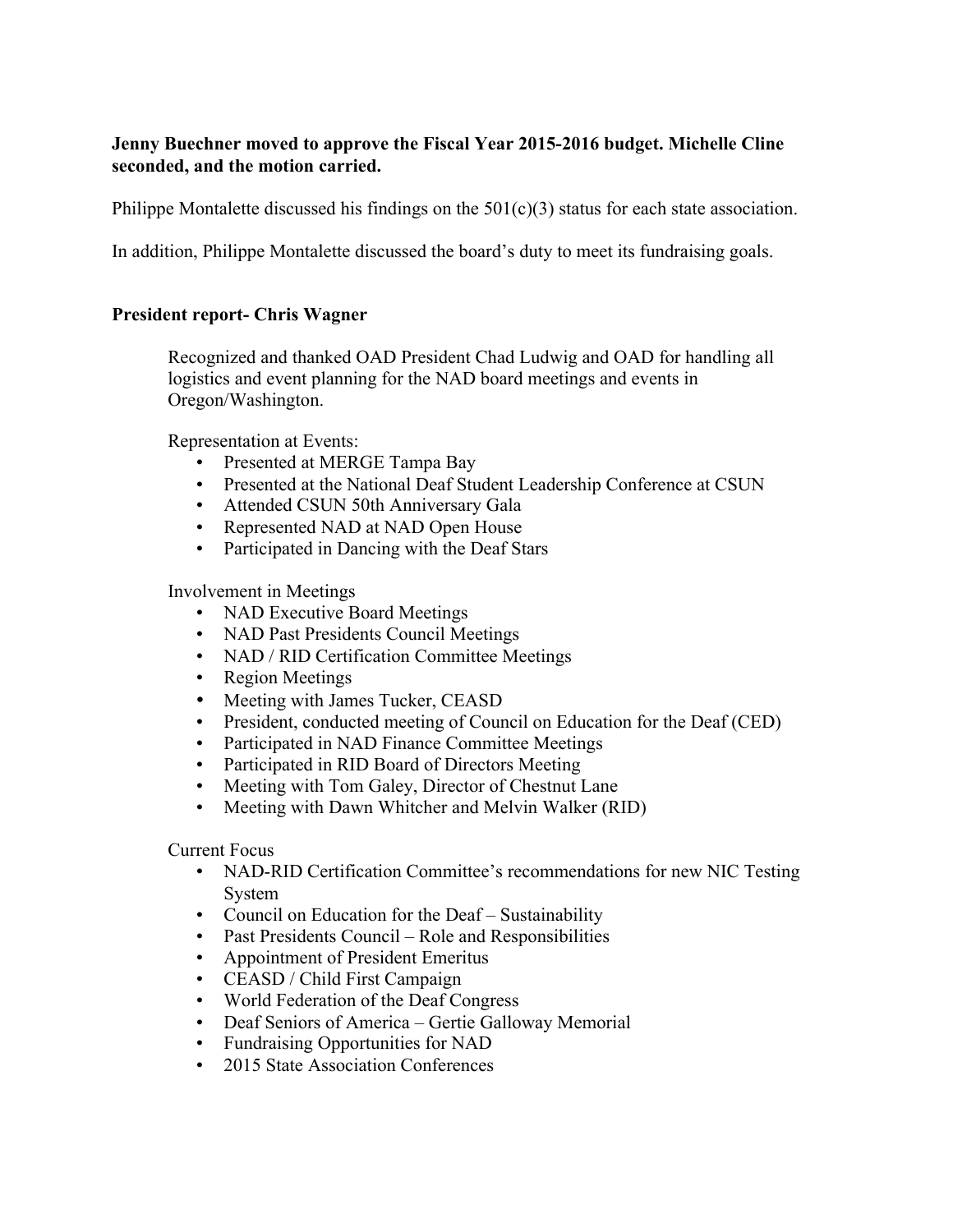## **CEO report- Howard Rosenblum**

Formal report given to Board electronically Additional updates:

- Super Bowl plans set with NFL and Pepsi, and Treshelle Edmund to render ASL performance of the National Anthem and America the Beautiful
- Indicated that Annual Report has been distributed widely in the community with a great deal of positive feedback
- Reported on end of year giving results to date

## **Meeting recessed at 3:35pm; meeting resumed at 3:40pm**

An OAD member in attendance commented on the excellent progress of the NAD board meeting.

## **Secretary report- Joshua Beckman**

- Attended the "Austine Strong" Rally at Montpelier, Vermont on September 27, 2014
- Met with ASL expert on November 20, 2014
- Attended the NAD headquarter open house event on November 11, 2014
- Participated in the executive board meeting at NAD headquarter on November 12, 2014
- Updated events representation and board reports on Google Drive and Calendar.

## **Region IV- David Reynolds and Sherri Collins**

- Education David Reynolds reported that he has been involved as a member of the Core Committee/National Campaign: Language Equality for Deaf Kids (LEAD-K) in California. This campaign is developing some national movement with other states on legislative training and collaborating with NAD HQ (Tawny Holmes and Kim Bianco-Majeri). He has also met with EST and AEBSP, and has bee involved in finalizing the Deaf Education manual which will be used as a resource for school administrators, families, educators, and others.
- Hawaii there was concern with the hurricane coming through Hawaii, and state association representatives asked for assistance regarding FEMA and emergency alert accessibility. NAD Board and HQ provided assistance with contacts for FEMA and other resources.
- Washington the state association has had some governance difficulties and assistance was provided to help resolve them.
- Oregon the state association has done remarkable work with a legislative bill to expand the state Office of Deaf and Hard of Hearing, and we reviewed the bill and provided feedback.
- New Mexico the state association has had some governance difficulties and assistance was provided to help resolve them.
- Colorado the state association is reorganizing with new by-laws, mission and other changes. Continued dialogue with CAD president to provide support and encouragement.
- Arizona Sherri's term on the ASDB Board expired and two deaf ASDB board members resigned which leaves no deaf representatives on the board. Sherri attended the ASDB board meeting on December 18th and expressed concern to the board regarding the lack of deaf representation. Sherri is working with AZAD's Legislative Committee to come up with draft legislation on the composition of the ASDB board.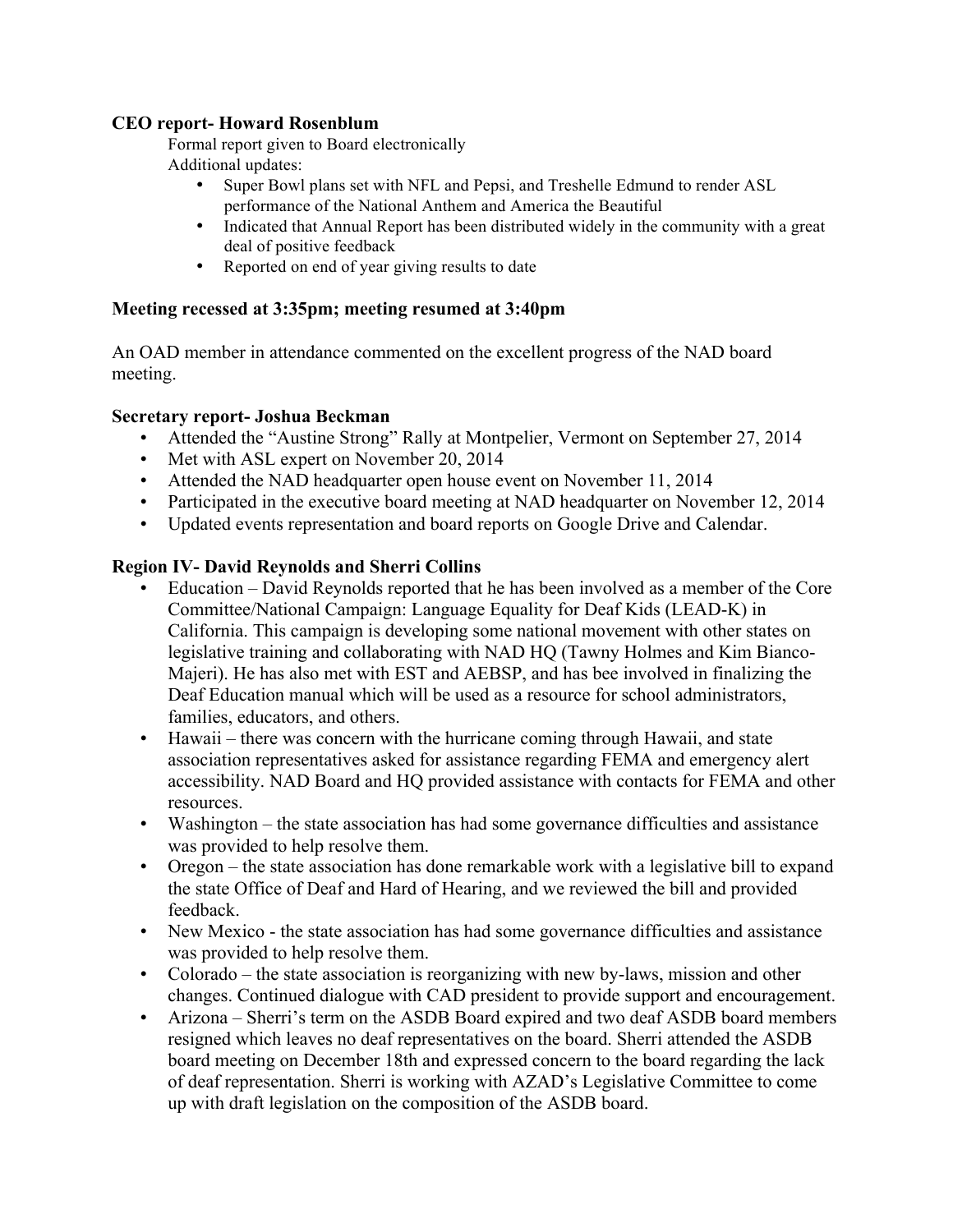• California - Spoke with seniors at Fremont Chapter of BADSC. David met with AFTC (parent organization in California) to discuss possible becoming an affiliate member of NAD and how NAD and parent organizations) can collaborate to address deaf children's education concerns.

# **Region III Board Representatives- Gerald "Jerry" Nelson (on behalf of Larry Evans)**

- October TVM meeting report:
	- o Jerry provided an update on NAD's work on the priorities
	- o Chris provided national info on where NAD is at with RID; CEASD 's concern over seven possible near/endangered schools for the deaf closings - three are in Region 3, OK, AR, ENC.
	- o State Association recent highlights, dates and sites of upcoming state conferences information entered into NAD SA Conference database.
	- o Touched on need for interpreting licensure law; most in Region 3 will be pursuing this in upcoming state legislative sessions; NC and one other state already have such law in place.
- November TVM meeting report:
	- o Going forward, Region 3 SAP will have monthly online meeting on third Tuesday of each month at 8 pm ET, 7 pm CT
	- o Jerry provided an update on NAD's work on the priorities
	- o Each SAP gave comments/ updates on their state association activities. The common theme/thread was the interpreter issues.
	- o Arkansas State Association President expressed concern re court/ interpreter situation where interpreters can choose to use the foreign language process instead of simultaneous communications; shared this with Howard afterward.
	- o Alabama Association's questions regarding upcoming NLTC was also brought to Howard's attention afterwards.
	- o All state associations were encouraged to complete the RID-NAD survey, which will help NAD determine future directions regarding interpreting.
	- o Discussion on the need for guidance on expanding knowledge and possible actions related to relay service funding - some state funds for relay services were raided by legislators/state govt for other purposes - some states need to include other funding sources such as wireless telephone subscribers - this varies with each state.
- December TVM meeting report:
	- o Jerry provided an update on NAD's work on the priorities
	- o Discussion about NAD State Legislative Coordinator, Kim Bianco-Majeri, and her availability to assist for training and monitoring. Much discussion focused on upcoming state legislative sessions. TN decided to defer its proposed interpreter licensure bill until there is more collaboration in place.
	- o Group was informed that the NAD Annual Report will be released soon.
	- o Confirmed SA conferences were added to the master list; there are still a few that are still working on dates/plans.
	- o There were questions as to how FAD was able to host their biennial conference during even year; questioned if there was anything in NAD bylaws or rules that requires SA conference to be held during odd years.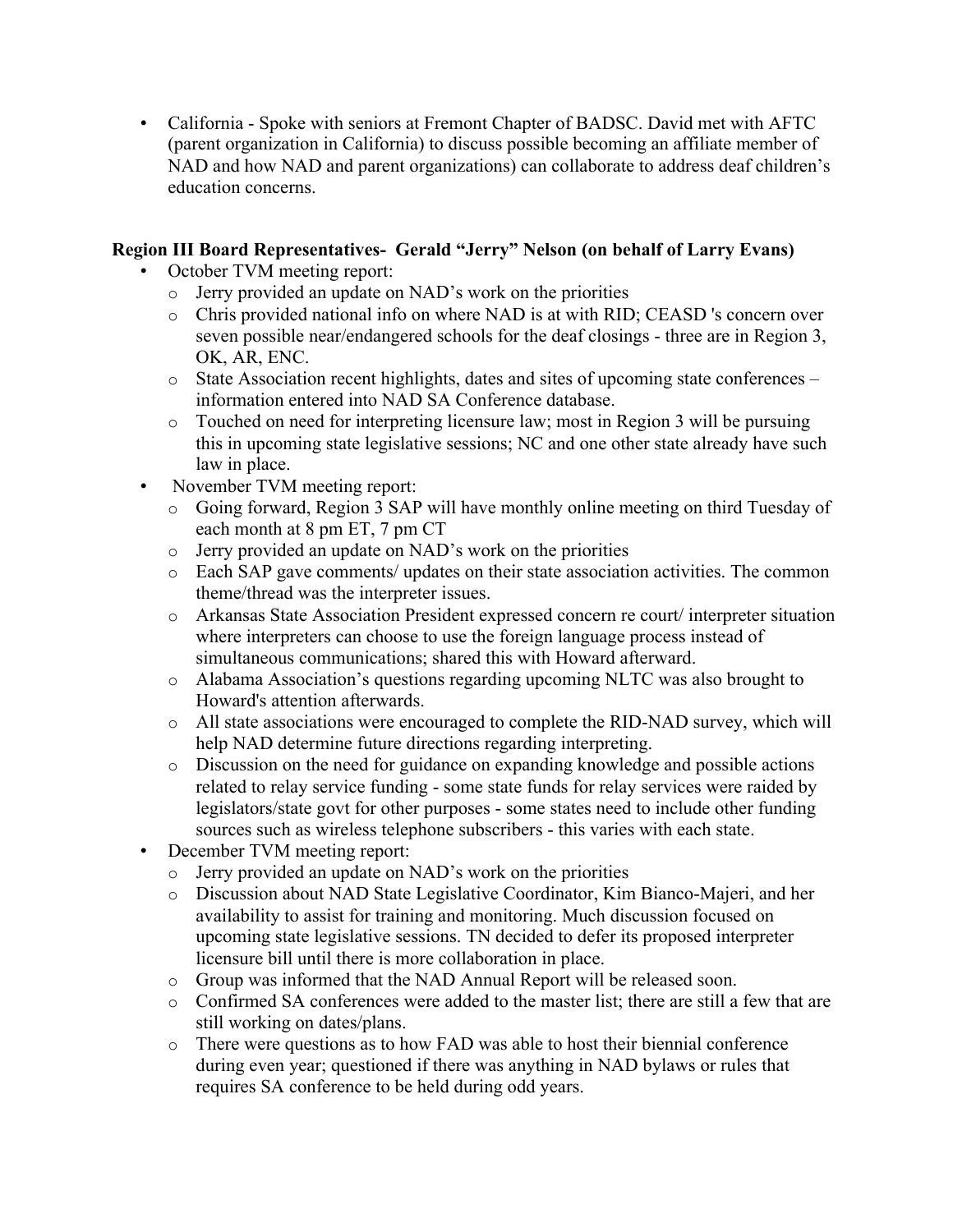# **Region II Board Representatives- Jenny Buechner and Richard McCowin**

- Kim Bianco-Majeri has contacted State Association Presidents about the preparations of the upcoming state legislative sessions. Most of the SA presidents responded that they have or planned to have the legislative committee to prepare for any deaf-related bills.
- There is a monthly virtual meeting with State Association Presidents. The meetings in October and November were very productive. The next meeting will be in January 2015.
- Richard McCowin, as board liaison, had attended the virtual meetings with the members of Diversity Strategy Team.
- Richard McCowin, board liaison for Interpreter Section, had received the list of the members. He will work with the section to pick a chairperson.

# **Region I Board Representatives- Steve Lovi and Michelle Cline**

- Lovi: Attended Rochester, Syracuse and Albany events respectively on behalf of NAD for interpreting licensure.
- Cline: Went to Connecticut Association for the Deaf 75th Anniversary gala. Met with Yael Agriss in DC regarding DCAD, which is undergoing challenges.
- Lovi: Governance with regard to BPM and SACC toolkit updates/LGBT Section
- Cline: Youth Committee regarding priority and mental health priority.
- Both: Held Region 1 VP meetings on 10/15, 11/12 and 12/10. Averaged 6-8 state association representatives during each meeting. Several SA's indicated they wanted technical assistance with their non-profit status to ensure they are in good standing or to file for such status. Majority of Region I SA's are actively involved in efforts to bring about state level interpreter licensure and will be a 2015 priority for Region I.
- VTAD continues to be active in regards to Austine School and state legislature efforts.
- Both: Region I SA members would like to have a Regional Conference in New England sometime late 2015/early 2016 at least 6 months before the Phoenix national conference.
- Lovi: Encouraged SA's to continue support NAD with yearly SA dues as well as individual membership.
- Both: Annual holiday fundraising appeal letters sent to family and friends

President Wagner reviewed the agenda for the next day's board meeting.

# **Meeting recessed at 4:33pm.**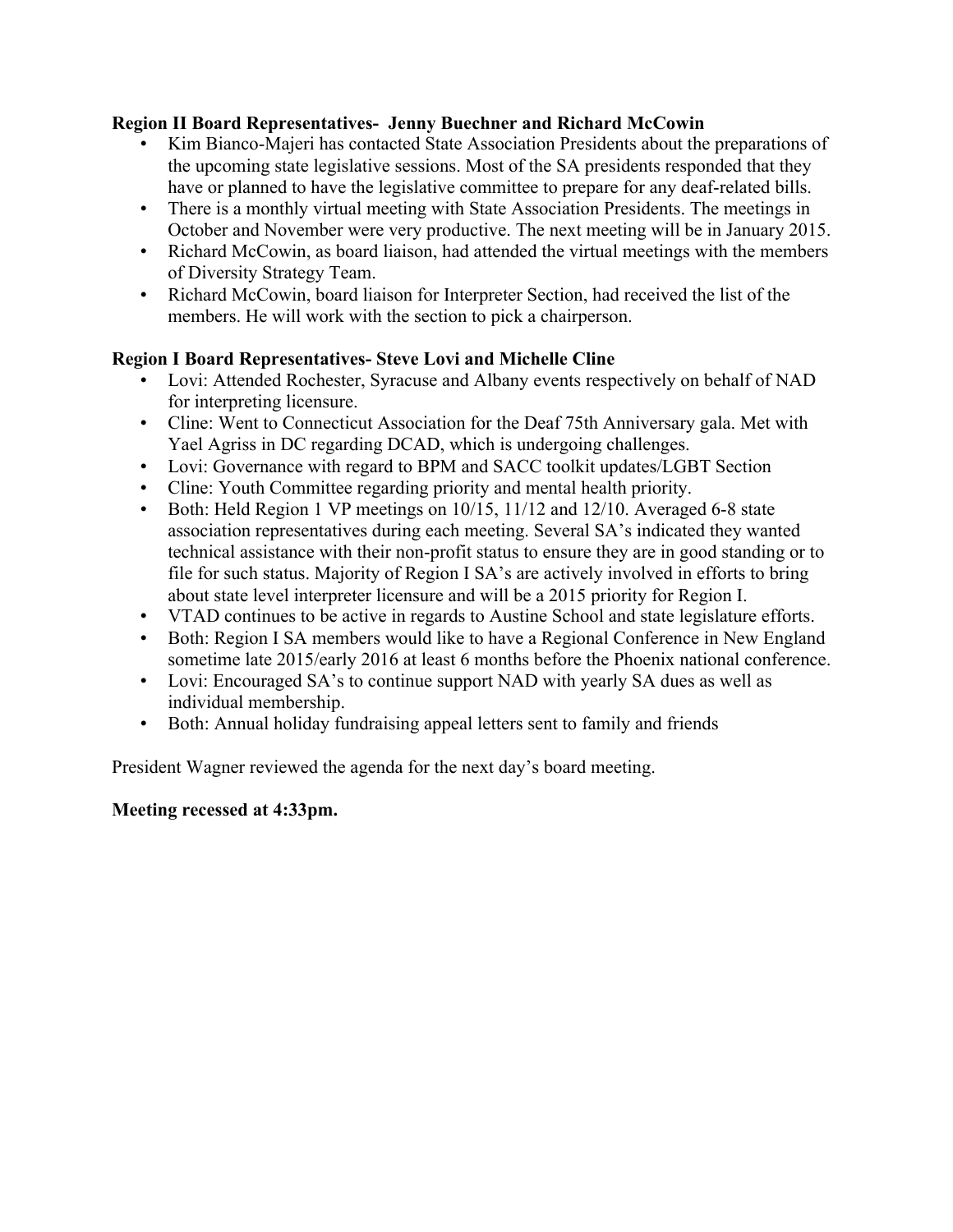## **January 16, 2015**

**January 16th Visitors Present:** Michael Izak, Renwick Dayton, Chad A. Ludwig, Mark Hill, Ricky Gray, Jacki Cline, David Poland, Eric Raff

The NAD Board arrived at the Washington School for the Deaf in Vancouver, Washington at 8:00 am. The Board had breakfast with student leaders, toured the school, presented to the students, and had lunch with school administration officials.

Meeting was called back to order at 1:07 pm in the Washington School for the Deaf conference room.

President Wagner began the meeting by expressing the Board's appreciation to the Washington School for the Deaf for the tour and chance to meet with students and staff.

President Wagner outlined the agenda for the meeting and started with a review of the 2014- 2016 priorities:

- **PARS** CEO Rosenblum reported that a white paper was posted on PARS and how the goals of this priority have been largely satisfied with respect to the Neutral Platform, but continuing to advocate for functional equivalence. Discussion with the Board focused on educating the community about PARS and the FCC, resulting in an action item for NAD HQ to create a vlog on the white paper and PARS status.
- **FEMA** CEO Rosenblum reported that the committee has been fully formed and led by Neil McDevitt. The committee is working on developing resources to share with people as well as a position statement on optimal practices for emergency situations with the goal of encouraging all state associations to work with their government agencies.
- **Mental Health** CEO Rosenblum reported that Steve Hamerdinger is continuing with a team of mental health expert to focus on developing a position statement that addresses the Affordable Care Act, as well as providing education and training to mental health professionals.
- **Education Strategy** Education Policy Fellow Holmes is leading the EST and work continues to focus on various policies and strategies for deaf and hard of hearing children.
- **Youth Strategy** The Youth Strategy Team is continuing to assess and develop various strategies to promote youth leadership, a full report to come from Lissette Molina-Wood during this meeting.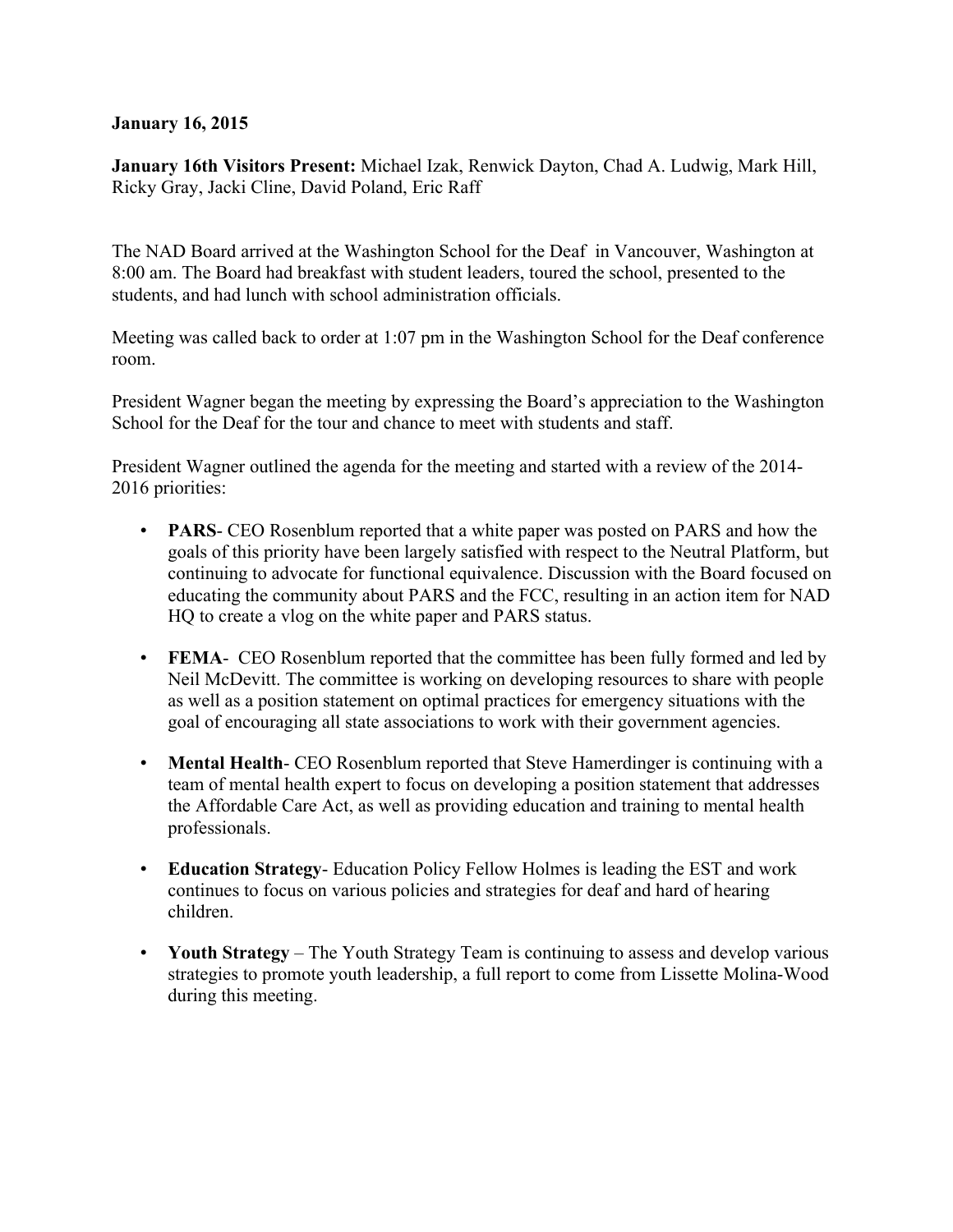## **Appointed Board: Outreach - Alicia Lane-Outlaw**

- Shared several NAD announcements on social media and engaged in discussion
- Annual community meeting at nation's oldest Deaf club (Minnesota) January 24
- Completed selection of outreach committee chair and members (see outreach chair report for details)
- Worked with outreach committee chair to complete proposed draft of goals and milestones for outreach committee. Major objectives (see outreach chair report for details):
	- o Attract and retain a growing, engaged, more diverse membership base
	- o Increase bequest gifts and annual giving to NAD
	- o Build strong community equity
- Provided ongoing feedback to headquarters staff on various marketing/outreach issues.
- Put together a primer for building community equity through customer service best practices, and will present during report at board meeting.
- Created a list of potential community questions about recently released PARS white paper and summarized talking points to address those questions should they arise.
- Encouraged community members to take part of Deaf Awareness Week membership drive on social media in September.
- Recruited some committee members with professional fundraising expertise.
- Began discussing fundraising strategy with those committee members. They will develop a more indepth strategy as part of meeting the committee's goals and milestones.

## **Appointed Board: Affiliate- Pamela Lloyd Ogoke**

- Sent out a request to each Organization Affiliate (total  $= 96$ ) to update their contact information and received responses from approximately half. Nine provided back up contact information and sixteen bounced back. The feedback varied from "we are happy to be included" to "that's not our level of involvement."
- Drafted a survey to affiliates for Board review with timetable.
- Asked Board members to provide list of potential organizational affiliates.

#### **Diversity Strategy Team-** No report

#### **Meeting recessed at 3:25pm, and resumed at 3:37pm.**

#### **Education Strategy Team - Tawny Holmes, chair**

Provided an update on the activities and productivity of the Education Strategy Team.

#### **Other reports:**

The Board reviewed the electronic reports of the Youth Strategy Team (with questions answered by Youth Coordinator Allie Rice), the Public Policy Committee (with questions answered by CEO Rosenblum and Board Liaison Sherri Collins), and the Senior Citizens Section.

President Wagner reviewed with the Board regarding the remaining agenda and location for the Board meeting the next day.

# **Meeting recessed at 5:06pm.**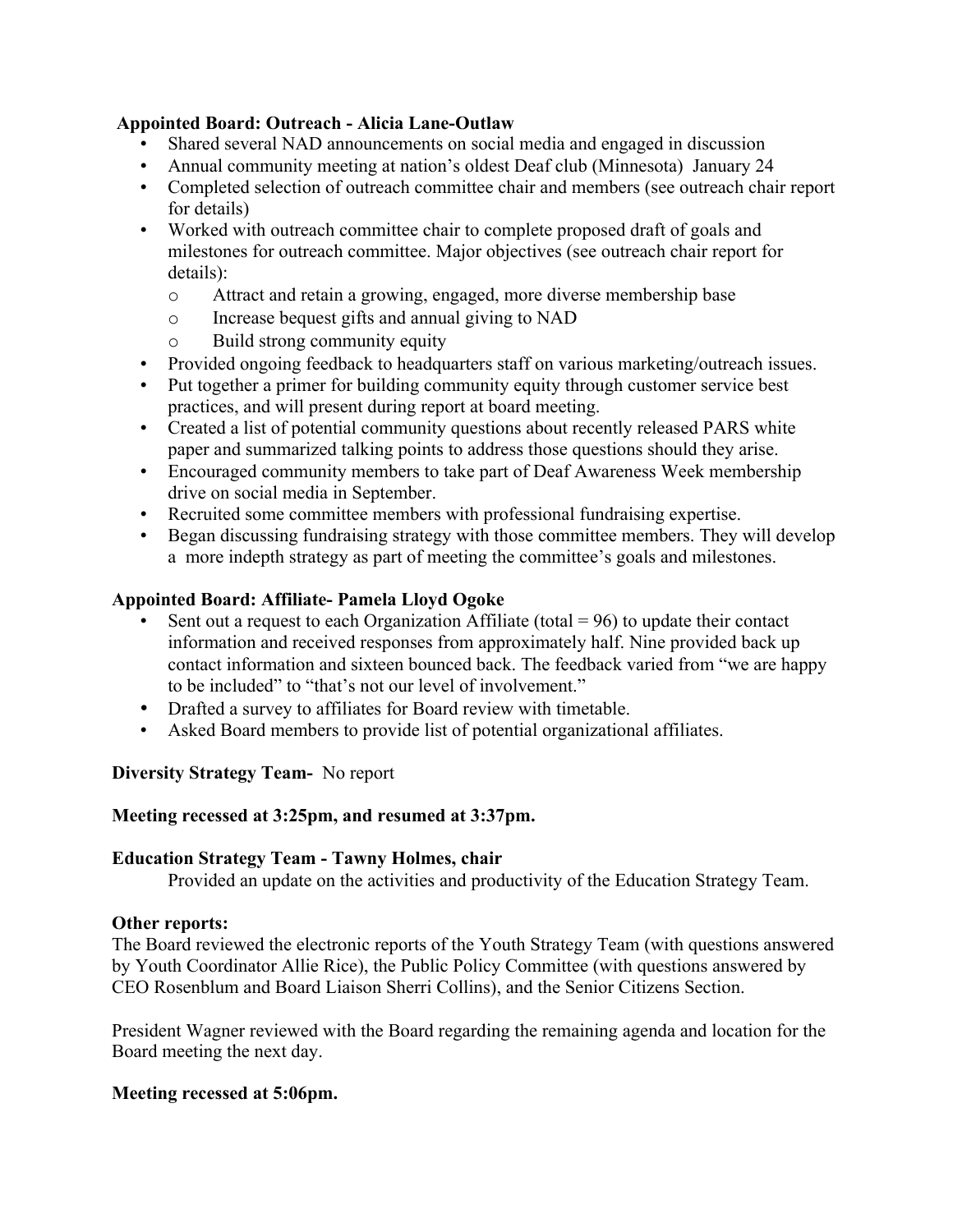## **January 17, 2015**

**January 17th Visitors Present:** Eric Raff, Mark Hill, Jacki Cline, Jim House

**Meeting resumed at 8:26am at hotel in Portland, Oregon.**

**NAD Board's Role in State Association/Affiliate Governance Issues** - President Wagner discussed with the Board about how to handle state association or affiliate governance issues, and emphasized that as a federation, we do not oversee or resolve disputes within other organizations including state associations. Region board members are to encourage state associations to use our SAAC tool-kits to aid in their governance. The Board engaged in further discussion about how to handle future requests from state associations and affiliates.

**NAD Biennial Conference 2016 and Deaf Nation World Expo Date Conflict** - David Reynolds brought up concerns regarding the date conflicts between the NAD 2016 Conference and DeafNation World Expo in July 2016. The Board discussed possible ways to address community concerns and the overlapping events.

**Use of Outside Media to Support NAD** - President Wagner discussed with the Board on the use of social media and outside media organizations to promote the NAD. Wagner asked Vice President Melissa Draganac-Hawk and Appointed Board Member Alicia Lane-Outlaw to develop a strategy on such media strategies, and work with Director of Communications Lizzie Sorkin.

#### **NAD Leadership Training Conference 2017 site selection:**

NAD HQ staff explained that there were not many options for NLTC 2017 and provided the choices. **Philippe Montalette moved for the Board to accept Oklahoma City, OK to be our NLTC 2017 site. David Reynolds seconded, and the motion carried.**

**President Wagner called for a recess at 10:33am and resumed the meeting at 10:45am**

#### **NAD Biennial Conference 2018 site selection:**

The Board considered options for the 2018 site. **Sherri Collins moved that the 2018 biennial conference be held in Hartford, CT. David Reynolds seconded, and the motion carried.**

**State Association and Affiliate Membership Criteria Discussion** - Steve Lovi began a discussion about the criteria for State Association and Affiliate membership, and suggested that the board revisit the system of membership and have the region board members discuss with their respective regions as well as with the affiliates.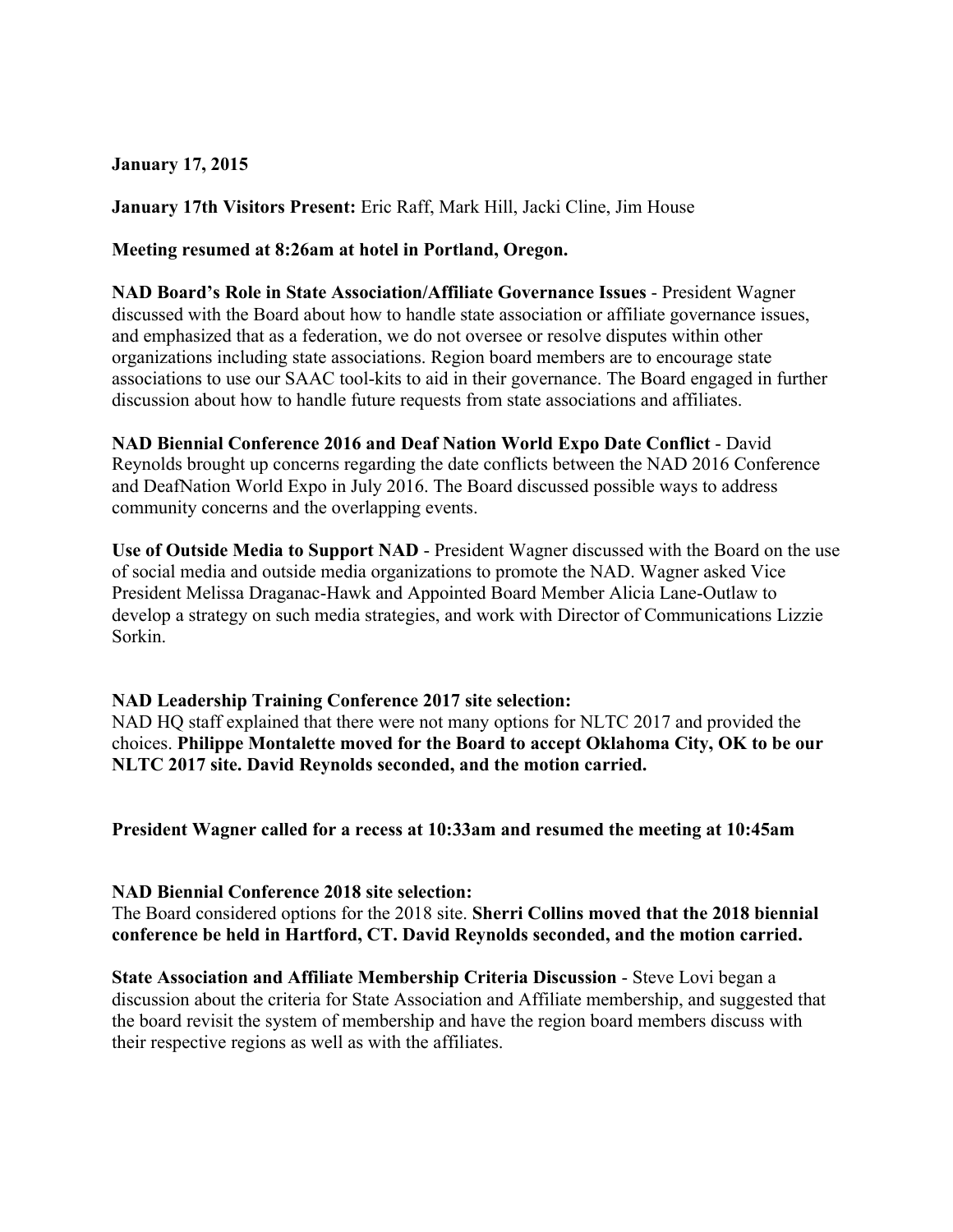## **World Federation of the Deaf Action Items** –

- President Wagner informed the Board that he was approached by the President of Canadian Association of the Deaf (CAD) regarding a motion to be brought before the WFD General Assembly seeking to gain regional representation for North America which does not have one now. **Gerald "Jerry" Nelson moved that the NAD President and CEO determine the best action for the NAD to be considered part of the Regional Secretariat under the auspices of WFD for North America. Sherri Collins seconded, and the motion carried.**
- President Wagner also discussed with the Board that the current US representative on the WFD Board, Joe Murray, is seeking to run for the WFD Vice President position and has asked the NAD Board to support his run. The Board discussed the conditions for supporting Joe Murray's run for the position. **Philippe Montalette moved to nominate Joe Murray as Vice President for WFD. Richard McCowin seconded, and the motion carried.**

**The Board recessed the meeting for lunch at 12:01pm with photos and video work to be done after lunch. The Board meeting resumed at 1:48pm.**

**Cerebral Palsy and Deaf Organization (CPADO)** - President Wagner introduced President Mark Hill to come and talk about his organization, the Cerebral Palsy and Deaf Organization (CPADO). Hill talked about how important it is to work together to improve life for deaf people with cerebral palsy in different areas such as education, interpreters, video relay, and communication access.

# **Ratification Votes of Virtual Meeting Motions**

- **Richard McCowin moved to ratify the virtual meeting vote to approve the PARS white paper. Steve Lovi seconded, and the motion carried with Board Members Chris Wagner, Jenny Buechner, Gerald "Jerry" Nelson and Philippe Montalette abstaining from the discussion and vote.**
- **Steve Lovi moved to ratify the virtual meeting vote regarding the July 2014 preconference board meeting minutes. Philippe Montalette seconded, and the motion carried.**
- **Sherri Collins moved to ratify the virtual meeting vote regarding the September 2014 board meeting minutes. David Reynolds seconded, and the motion carried.**

**New Business:**

- **Position Statement on Bilingual Education** Tawny Holmes reviewed with the Board the updated position statement on bilingual education. She showed the video of Dr. Laurene Simms providing an explanation of the terminology on ASL and English bilingual education. **Joshua Beckman moved to adopt the new position statement on bilingual education with some editing to be done. David Reynolds seconded, and the motion carried.**
- The Board discussed the Gallaudet University search process for a new president, and what the NAD's public stance should be. **Joshua Beckman moved for the NAD to**